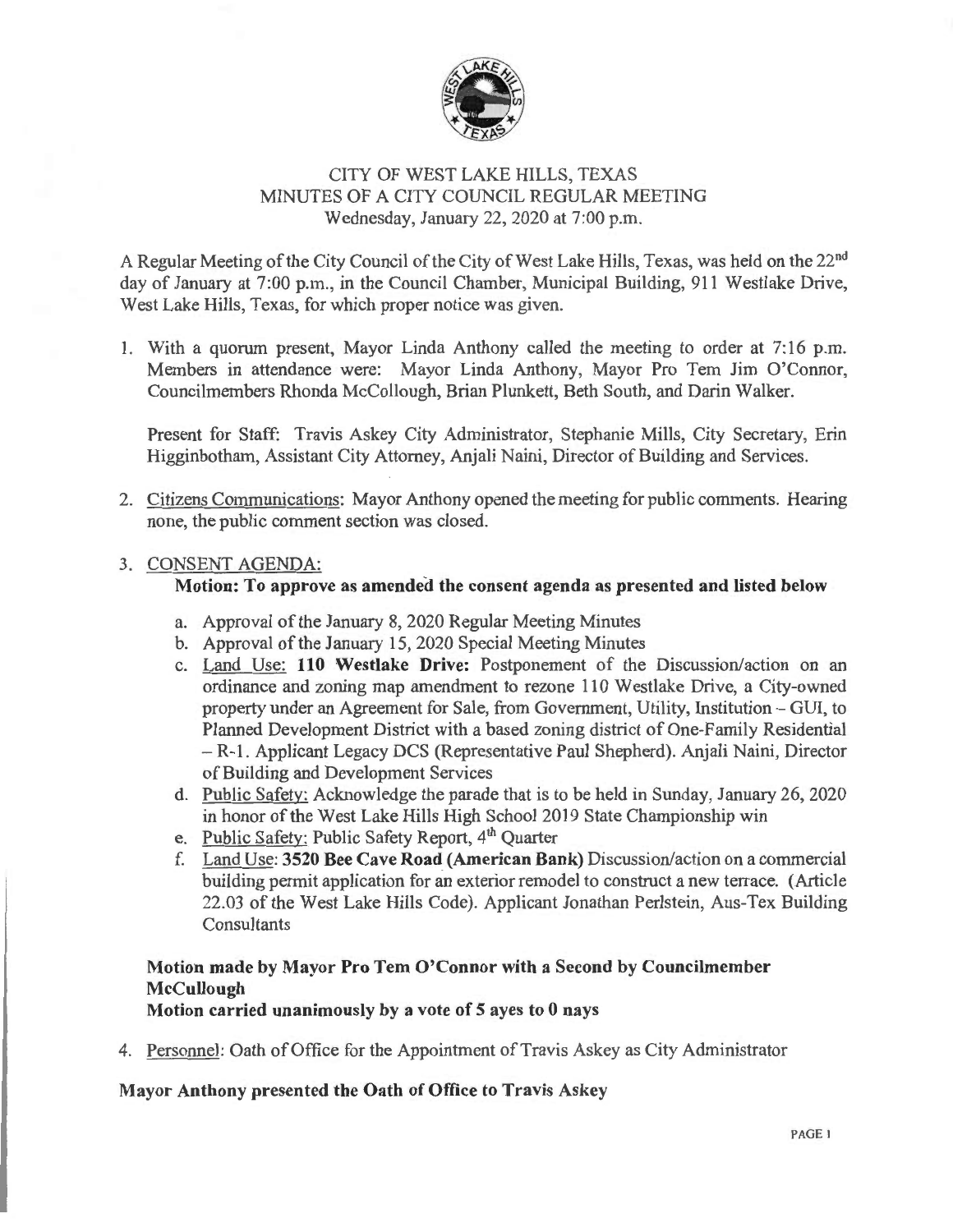- 5. Finance: Final Report and Recommendation from the Bond Advisory Council
	- a. StaffBriefing:
		- Virgil Flathouse as Chair of the Bond Advisory Council gave a report of the Council's recommendation for the proposed May 2020 Bond Election
	- b. Citizens Communications:
		- There were no speakers on this item
	- c. No Action Required, Informational Only

## No action was taken

- 6. Land Use Presentation: 1801 Westlake Drive: Presentation for Possible Future Redevelopment of an Existing Apartment Community from Permit Partners, LLC
	- a. Council Comments and Questions
	- b. Citizens Communications: All persons wishing to speak on this item shall be heard
	- c. No Action Required, Informational only

## This item was postponed by the presenters until the February 12, 2020 Council Meeting

- 7. Land Use: 110 Westlake Drive: Discussion/action to consider approving and authorizing the execution of a Drainage Design Reimbursement Agreement with Legacy DCS, LLC, for the reimbursement of all costs and expenses related to the design of drainage improvements on 107 Westlake Drive, and take other appropriate action.
	- a. Executive Session in Accordance with the Authority Contained in Section 551.071 of the Texas Government Code to Consult with the City Attorney
		- Council began Executive Session at 8:15 p.m. and reconvened in open session at 8:47 p.m.
	- b. Staff Briefing:
		- The Mayor gave a brief overview of the project
	- c. Citizens Communications:
		- There were no speakers for this item
	- d. Deliberation and Action: Motion for Denial

## Motion for Denial made by Councilmember McCullough with a Second by Councilmember Walker

## Motion carried unanimously by a vote of 5 ayes to 0 nays

- 8. Land Use: 110 Westlake Drive: Discussion/action to consider approving and authorizing the execution of an Offsite Drainage Improvements and Maintenance Agreement with Legacy DCS, LLC, for the construction and maintenance of drainage improvements on 107 Westlake Drive, and take appropriate action
	- a. Executive Session in Accordance with the Authority Contained in Section 551.071 of the Texas Government Code to Consult with the City Attorney
		- Council began Executive Session at 8:15 p.m. and reconvened in open session at 8:47 p.m.
	- b. Staff Briefing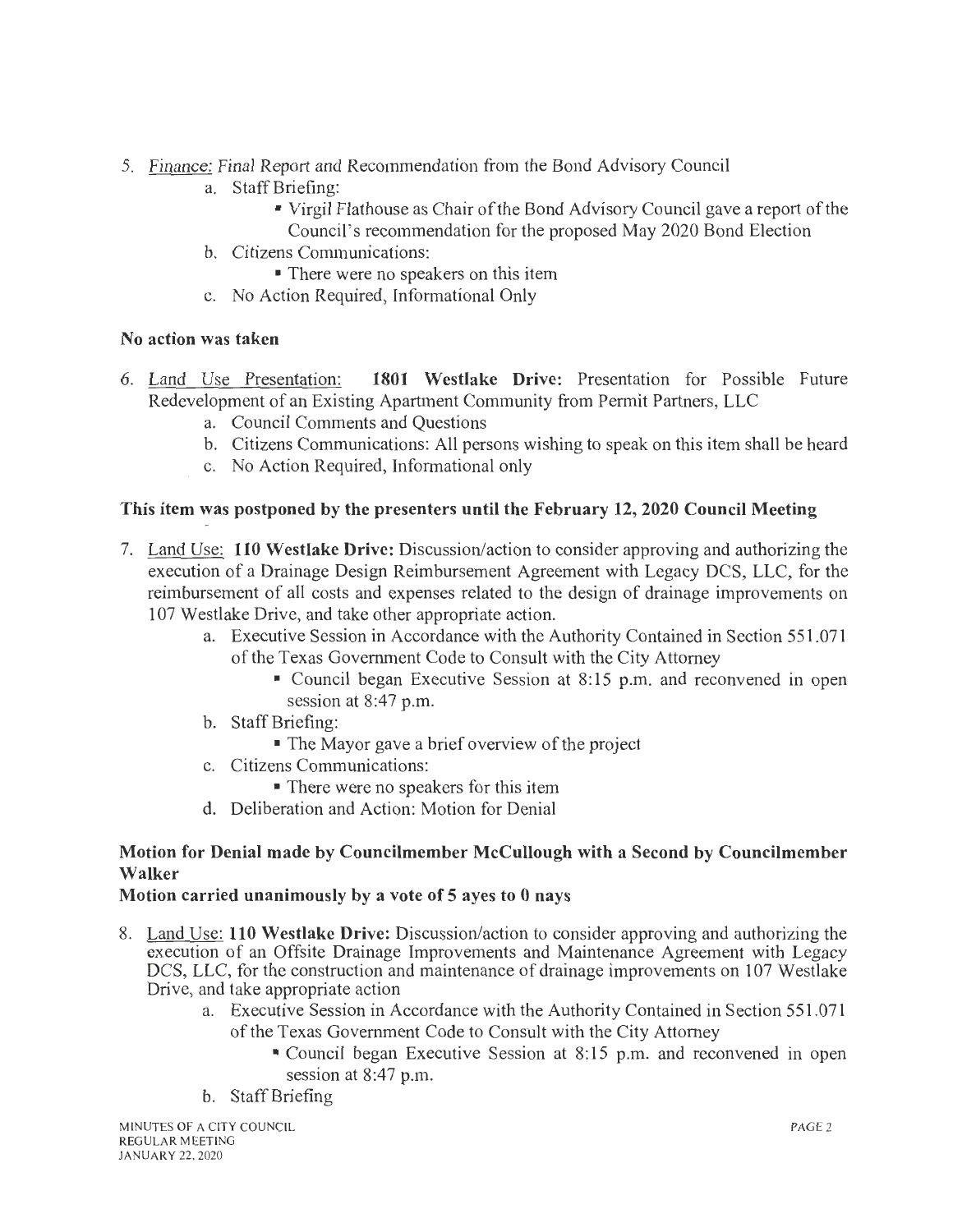- Mayor Anthony gave a brief overview of the project
- c. Citizens Communications
	- There were no speakers on this item
- d. Deliberation and Action

# Motion for Denial made by Councilmember Plunkett with a Second by Councilmember McCullough

## Motion carried unanimously by a vote of 5 ayes to 0 nays

- 9. Land Use: 3520 Bee Cave Road (American Bank) Discussion/action on a commercial building pennit application for an exterior remodel to construct a new terrace. (Article 22.03 of the West Lake Hills Code). Applicant Jonathan Perlstein, Aus-Tex Building Consultants.
	- a. Staff Briefing: Anjali Naini, Director of Building and Development Services
	- b. Presentation by Applicant
		- No presentation was made
	- c. Citizens Communications
	- d. Deliberation and Action

## This item was moved to the Consent Agenda by Councilmember Plunkett

- 10. Bond: Discussion regarding the addition of Terrace Mountain Paving and Drainage projects to the May 2020 Bond Election
	- a. Staff Briefing
		- Mayor and Council deliberated the addition of Terrace Mountain Paving and Drainage projects to the proposed May 2020 Bond Election
	- b. Citizens Communications
		- There were no speakers for this item
	- c. Deliberation and Action

## No action was taken at this time

11. Executive Session: An Executive Session may be held in accordance with the authority contained in Texas Government Code, Section 551.071 for Consultation with City Attorney Regarding an Update on Cause No. D-1-GN-001 858, City of West Lake Hills vs. Yaupon Partners, LLC and Ray McMackin; Case No. 12-12734-tmd, In re: Raymond McMackin; and Adversary No. 13-01049-tmd, City of West Lake Hills v. Raymond McMackin

## Council began Executive Session at 8:50 p.m. and reconvened at 9:30 p.m.

12. Executive Session: An Executive Session may be held in accordance with the authority contained in Texas Government Code, Section 551.071 for Consultation with City Attorney Regarding Pending litigation in Cause No. 2019-03-28-01; City of West Lake Hills, Plaintiff, v. Jaffe Ventures, LLC; Douglas Jaffe III, and 1405 Wild Cat Hollow, West Lake Hills, Texas, Defendants and Cause No. D-1-GN-19-007546; City of West Lake Hills, Plaintiff v. Jaff Ventures, LLC and Douglas Jaffe III